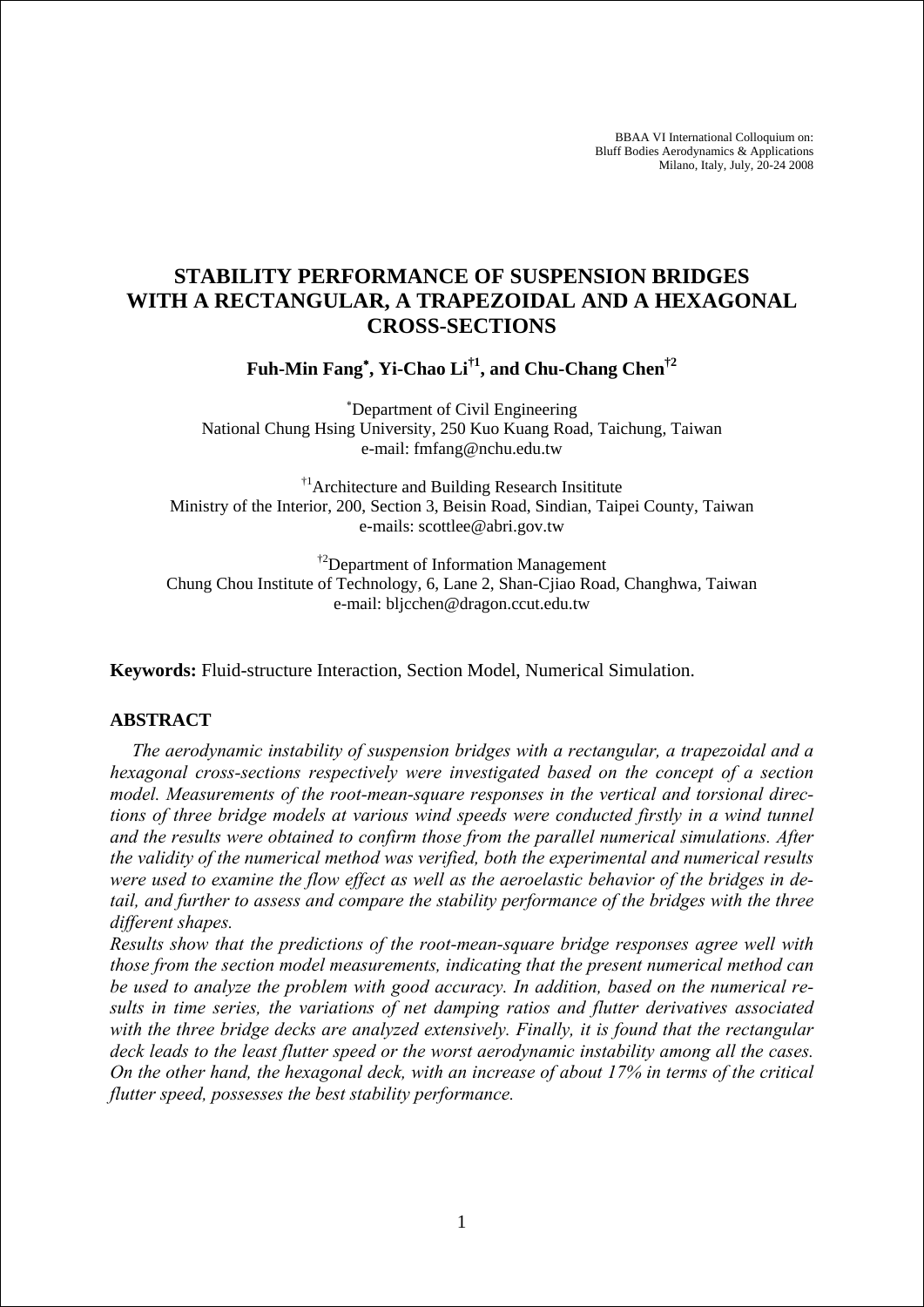## **1 INTRODUCTION**

The aerodynamic instability of a suspension bridge is generally a major concern in design since the long-span structure is sensitive to wind. Physically, when wind passes the bridge, which usually possesses a blunt shape, vortex shedding occurs and leads to unsteady wind load on the structure. If the extent of the resulting bridge vibration is significant, it can affect the surrounding flow and further promote the structural response. Therefore, the analysis of the interaction between the structure motion and the wind flow is considered necessary.

Besides the physical properties of the bridge, the shape of the bridge deck is also an important factor in affecting its aerodynamic behavior. To investigate the effect of the deck shape, three basic geometries of the deck cross-sections (a rectangle, a trapezoid and a hexagon) are selected for the analyses based on the concept of a section model. By performing extensive examinations on the resulting fluctuating responses, net damping ratios and flutter derivatives, the instability associated with the three bridge decks are assessed. Finally, the aerodynamic performances of the three bridge decks are compared in terms of the critical flutter speeds.

## **2 PROBLEM DESCRIPTIONS**

Wind tunnel tests and numerical simulations are used to analyze the dynamic behavior of the three bridge decks. The geometries of the corresponding section models are shown in Fig. (1). The thicknesses of the decks (D) are 4 cm. For better comparison, the widths of the upper surfaces of all the decks (B') are the same  $(B = 8D = 32$  cm). The side angles of the trapezoidal and hexagonal decks are chosen typically as 60°. Table 1 illustrates the related physical quantities of the sectional deck models.



Figure 1: Geometries of the three deck cross-sections.

| Shape     | Mass (M)<br>(kg/m) | Momentum of<br>inertia $(1)$<br>$(kg-m^2/m)$ | Fundamental frequency (Hz) |           |                   | Damping ratio (%) |           |
|-----------|--------------------|----------------------------------------------|----------------------------|-----------|-------------------|-------------------|-----------|
|           |                    |                                              | Vertical                   | Torsional | Frequency         | Vertical          | Torsional |
|           |                    |                                              | $(f_V)$                    | $(f_T)$   | ratio $(f_T/f_V)$ | $(\xi_{\rm V})$   | $(\xi_T)$ |
| Rectangle | 3.785              | $1.29 \times 10^{-2}$                        | 9.86                       | 20.53     | 2.08              | 0.54              | 0.77      |
| Trapezoid | 3.634              | $1.10 \times 10^{-2}$                        | 9.93                       | 20.69     | 2.08              | 0.56              | 0.78      |
| Hexagon   | 3.861              | $1.31 \times 10^{-2}$                        | 9.74                       | 20.62     | 2.12              | 0.58              | 0.72      |

Table 1: Related physical properties of the sectional deck models.

Fig. (2) depicts the schematic of the problem. The mass distributions of the bridge crosssections are assumed uniform so that the effect due to eccentricity is not of concern. At five selected attack angles ( $\beta = 0^{\circ}$ ,  $\pm 4^{\circ}$  and  $\pm 8^{\circ}$ ), the approaching flow is considered smooth with a speed (U) varying from 2 to about 48 m/s in the numerical predictions and 2 to about 20 m/s in the model experiments.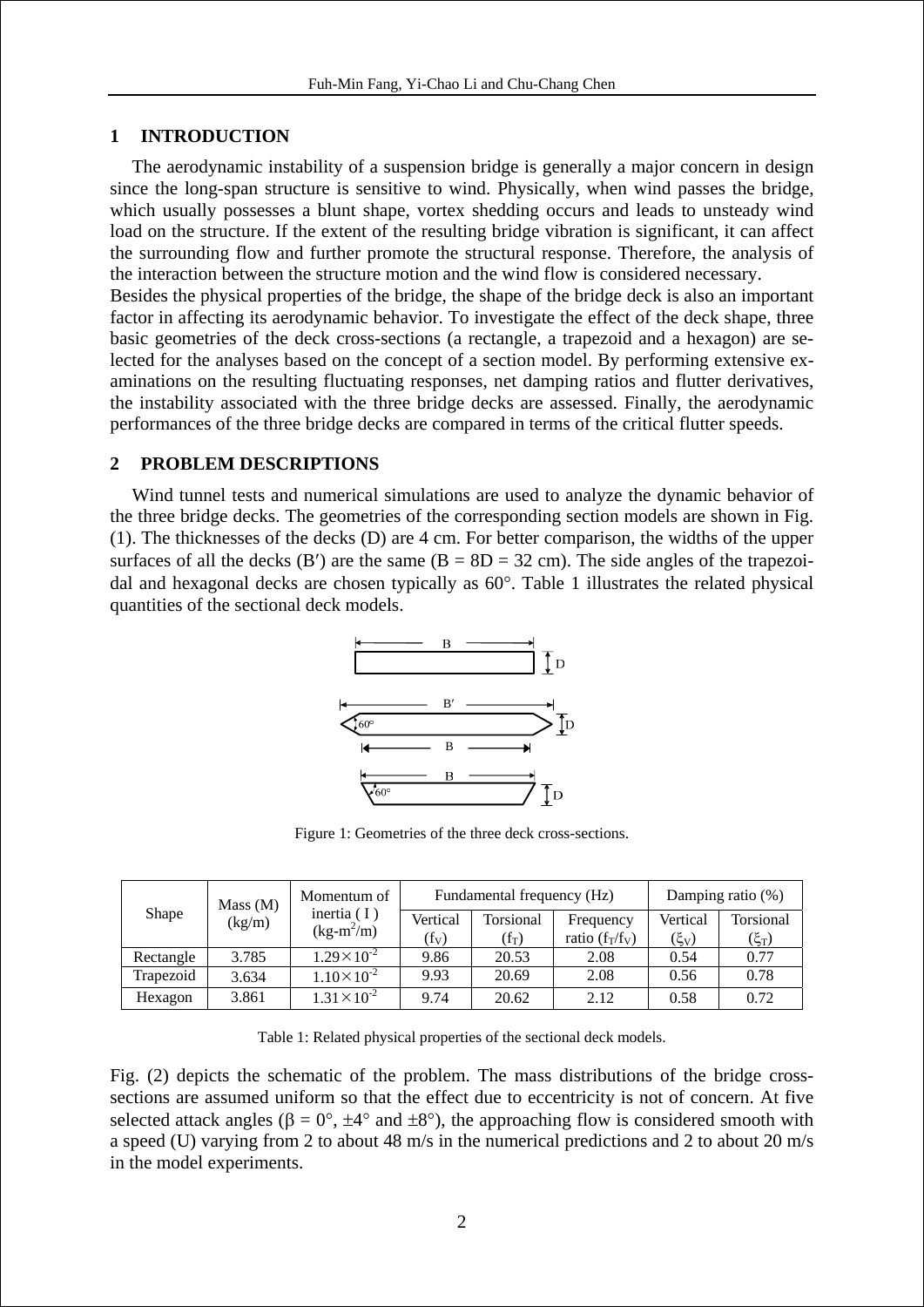

Figure 2: Sketch of problem. Figure 3: Setup of section model experiments.

## **3 EXPERIMENTAL PROGRAM AND NUMERICAL METHOD**

In the model experiments, the decks are installed on a suspended rack mechanism, (see Fig. (3)) in a 80 cm  $\times$  80 cm test section with a blockage ratio less than 5%. An energy absorber, filled with a viscous liquid, is set to produce appropriate damping in the vertical and torsional directions. Hot-film anemometry is used to measure the approaching flow speed. Four laser transducers are set on the rack mechanism to monitor the motion of the vibrating model decks.

The numerical simulations contain two separate computations which are performed by an interactive procedure. To predict the unsteady flow around the decks, a weakly-compressibleflow method [1] with a dynamic subgrid-scale turbulence model [2] is applied. After an instantaneous flow field is simulated, the resulting wind load is taken as an input to further compute the corresponding structure responses. The resulting deflections and the vibrating speeds of the deck are then fed back to the boundary specifications at the deck surfaces for the flow calculations in the next time step. The alternative solutions of the flow field and the deck motion are considered the results of the interactive dynamic behavior of the two.

# **4 RESULTS**

Figs. (4) and (5) show the resulting root-mean-square values of the vertical and torsional deck deflections at various reduced velocities, defined as  $Ur = U/(f_V B)$ . It can be seen that good agreements between the sets of measurement results and numerical predictions are obtained. Generally, the root-mean-square deflections in both the across-wind and torsional directions increase as the reduced velocity increases, except when two resonances occur, leading to the occurrence of local peak values. When Ur reaches about 13.41, 14.32 and 15.80 respectively, the root-mean-square responses in both the directions become diverged.

Based on the numerical results, Figs. (6) and (7) show the variations of the net damping ratios. In general, the variation of the ratio in the across-wind direction starts with the value of the material damping then increase monotonically with an increase of the wind speed. In the torsional direction, in contrast, the variation pattern of the net damping ratios appears entirely different. It starts with the material damping value and increases with an increase in the wind speed. After reaching a peak value, the ratio then decreases. Finally, it drops to a zero value at the same instants as those of the onsets of response divergences. Accordingly, one can conclude that although the fluctuating responses diverge in both directions at these critical speeds, the instability of all the decks is actually subject to torsional flutter.

As the onset of flutter is initiated when the net damping ratio becomes zero, the critical flutter speed can be accurately evaluated based on the numerical results from Fig. (7). Among the three cases, accordingly, the rectangular deck possesses the worst stability performance and the best is the hexagonal deck, whose critical flutter speed is about 17% greater than that of the rectangular deck.